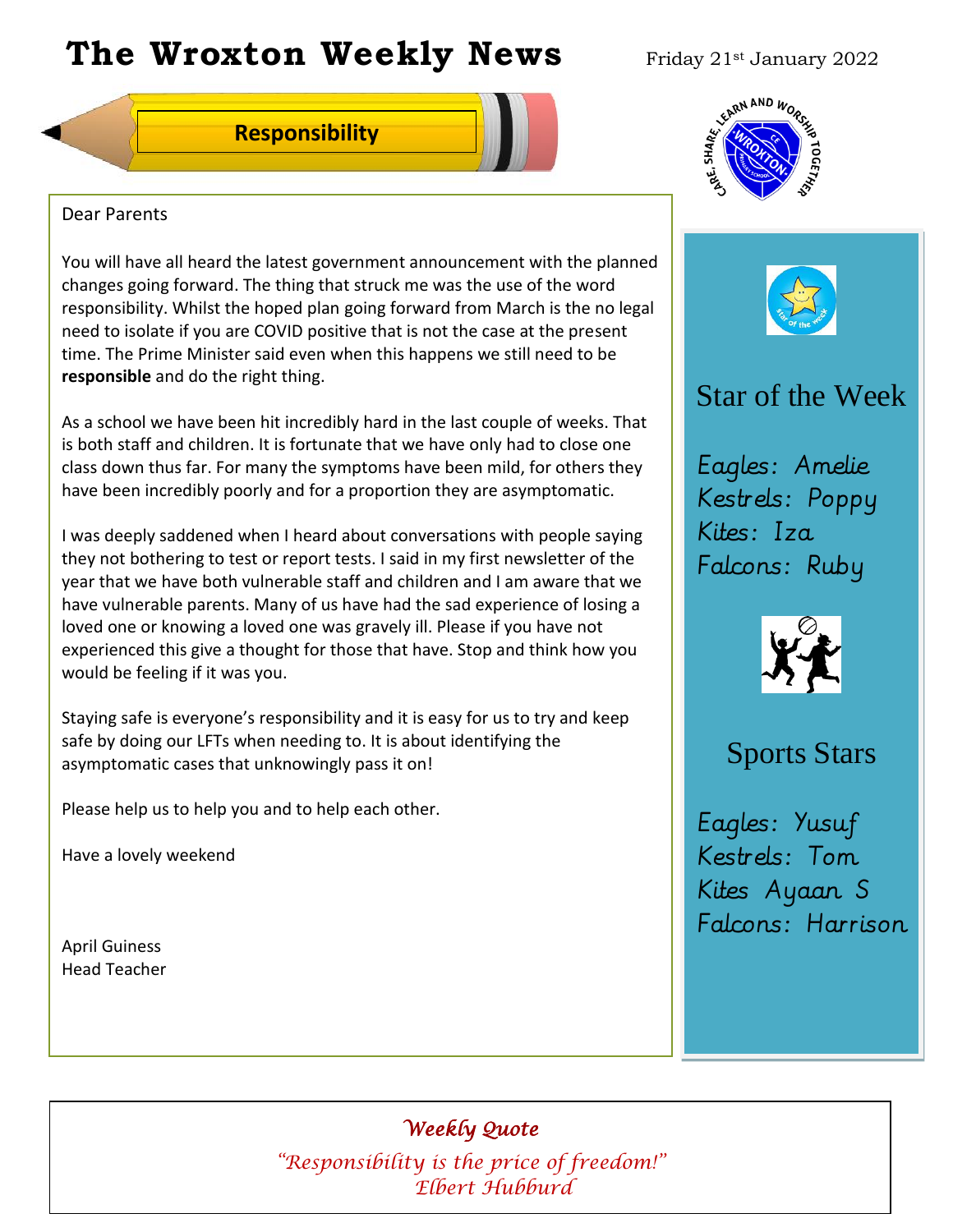## **E-safety**

#### **Steps you can take to help keep your child safer online**:

## **Five things Kids must never share online ever!**

The great thing about this blog it is common sense, and only needs a little adjustment to make sure your kids understand. Don't forget with fewer days in schools in 2021, kids got less online safety instruction than in previous years. Kids are always saying that Mum and Dad don't do a lot about parental control, online safety at home. So here's something we can do to fix that, start by reminding your kids of the five most important things NOT to share online with anyone, the list is below. So let's start.

We all know the advice that kids get when starting on devices, gaming and the internet for the first time, how careful they need to be and always use your common sense. Youngsters must socialise online with friends from school, friends, family.

## **Five things to protect online forever**

Name Age Date of Birth Address Phone Email Read more at: [https://www.besecureonline.co.uk/Blog/entryid/172/five](https://www.besecureonline.co.uk/Blog/entryid/172/five-things-kids-must-never-share-online-ever) [-things-kids-must-never-share-online-ever](https://www.besecureonline.co.uk/Blog/entryid/172/five-things-kids-must-never-share-online-ever)

#### **Tesco Community Grant Scheme**

If you are shopping in Tesco please remember to vote with your blue counters for our Blue-bots project every time you shop.

Please ask friends and family to vote for us too. The more votes we have the greater the chance we can receive a grant of £1,500 for the equipment.

Thank you

**Please do not send you child to school if they experiencing COVID 19 Symptoms:**

- **a high temperature** this means you feel hot to touch on your chest or back (you do not need to measure your temperature)
- **a new, continuous cough** this means coughing a lot for more than an hour, or 3 or more coughing episodes in 24 hours (if you usually have a cough, it may be worse than usual)
- **a loss or change to your sense of smell or taste** this means you've noticed you cannot smell or taste anything, or things smell or taste different to normal

#### **School Dinners**

We now have a new menu for the children to try. Please remember the menu is a 3 week rolling menu, so remember to change your options if your child didn't like their meal and you have already ordered for the whole half term.

For those of you who order on a weekly basis please remember to place your **order no later than Tuesday 25th January for the w/c 31st January.** Thank you.

#### **Calendar Dates**

Half Term holiday: Monday 21<sup>st</sup> – 25<sup>th</sup> Feb

Oxfordshire County Council's Road Safety Team are constantly looking to improve the safety of child pedestrians and so are reviewing the advice and guidance we provide to parents and carers.

To help us achieve this, we are evaluating the effectiveness of the Footsteps (Child Pedestrian safety advice for parents / carers) programme and would like parents and carers to help by completing an online questionnaire.

If you would like to keep your child safer on our roads, please visit [Walking with children](http://www.365alive.co.uk/cms/content/walking-children)  [| 365Alive](http://www.365alive.co.uk/cms/content/walking-children) where you can download a copy of the Footsteps leaflet to provide you with guidance to support your child in becoming a safer and, eventually, an independent pedestrian.

Once you have downloaded the Footsteps guide, the link to the survey can be found further down the page, please click on the link to complete the short questionnaire which will then help us to keep all children safer.

Thank you.

Oxfordshire Fire & Rescue Service Road Safety Team Oxfordshire County Council